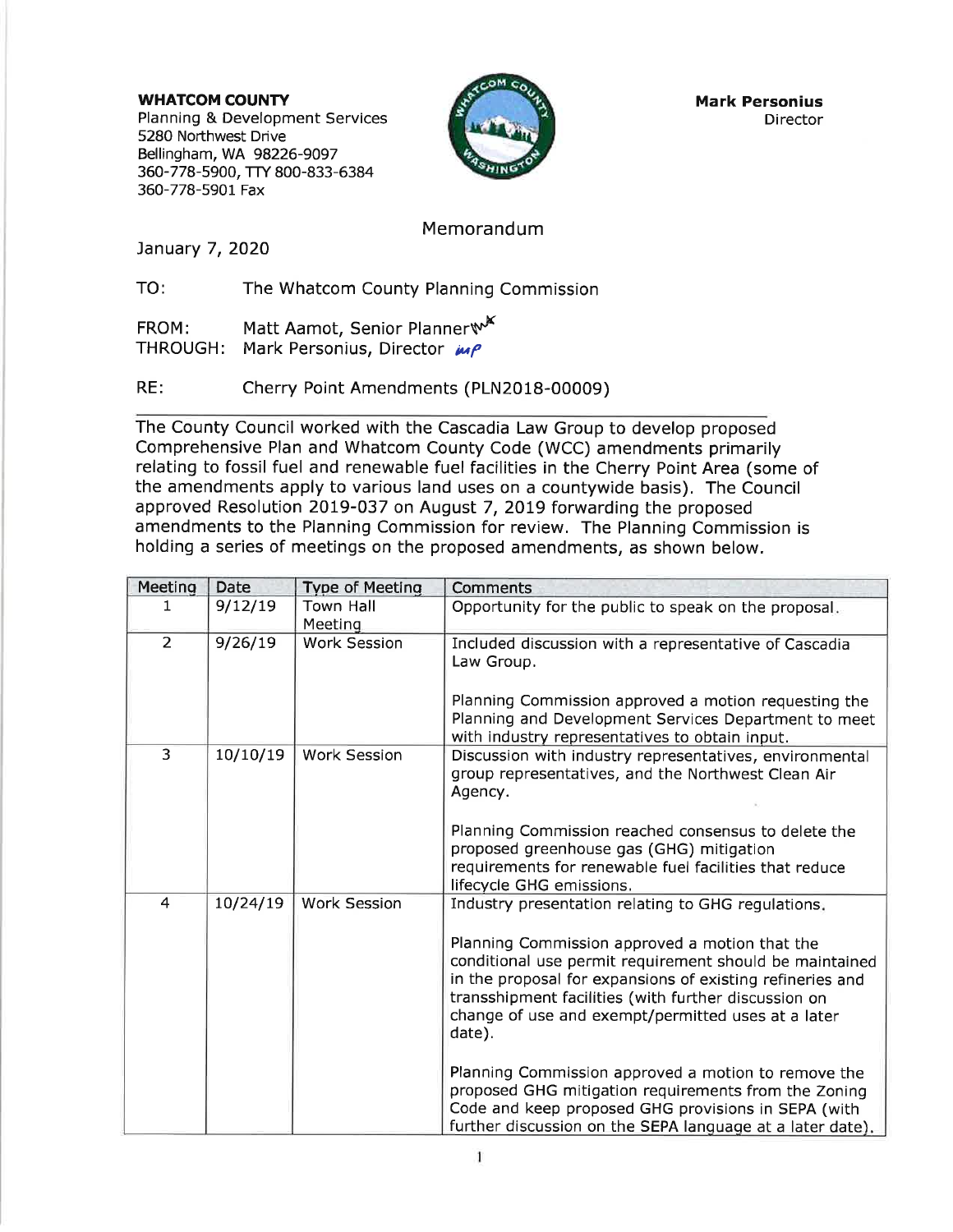| 5 | 11/14/19 | <b>Work Session</b> | Industry presentation relating to insurance.                                                                                                                                                                                                                                                                                                             |
|---|----------|---------------------|----------------------------------------------------------------------------------------------------------------------------------------------------------------------------------------------------------------------------------------------------------------------------------------------------------------------------------------------------------|
|   |          |                     | Planning Commission approved a motion to insert the<br>following language in proposed WCC 22.05.125: "Permit<br>applicant to provide proof of insurance naming Whatcom<br>County as additional insured." The remainder of the<br>insurance language was deleted.                                                                                         |
|   |          |                     | Planning Commission approved a motion to retain the<br>term "expansion" of existing refineries and<br>transshipment facilities in the conditional use section<br>and other sections of the code.                                                                                                                                                         |
| 6 | 12/12/19 | <b>Work Session</b> | Planning Commission approved a motion to recommend<br>that new fossil fuel refineries be a prohibited use in the<br>Heavy Impact Industrial zone (proposed WCC<br>20.68.204).                                                                                                                                                                            |
|   |          |                     | Planning Commission approved a motion that new<br>renewable fuel refineries or renewable fuel<br>transshipment facilities be allowed as a permitted use in<br>the Heavy Impact Industrial zone (proposed WCC<br>20.68.159 in the conditional use section of the code<br>would be deleted and these uses would be moved to the<br>permitted use section). |
| 7 | 1/16/20  | Work Session        |                                                                                                                                                                                                                                                                                                                                                          |

At the January 16, 2020 meeting, the Planning and Development Services Department would like to continue the discussion on expansion and change of use language, along with other text amendments recommended in the exhibits.

## **1. "Expansions"**

The Council proposal requires a conditional use permit for "expansion" of existing fossil fuel refineries, fossil fuel transshipment facilities, renewable fuel refineries, and renewable fuel transshipment facilities (proposed WCC 20.68.153 and .160). The Council proposal also uses the term "expansion" in other provisions, including the SEPA provisions (proposed WCC 16.08.090). However, "expansion" is not defined.

## *Alternative A*

The concept of considering "Energy Facility Site Evaluation Council" (EFSEC) threshold language (with different numerical values) was discussed at the December 12, 2019 Planning Commission meeting. State law defines energy facilities that are subject to certification from EFSEC (RCW 80.50.020(12) and RCW 80.50.060), including the following:

 Facilities which will have the capacity to receive more than an average of fifty thousand (50,000) barrels per day of crude or refined petroleum or liquefied petroleum gas which has been or will be transported over marine waters, except that the provisions of this chapter shall not apply to storage facilities unless occasioned by such new facility construction.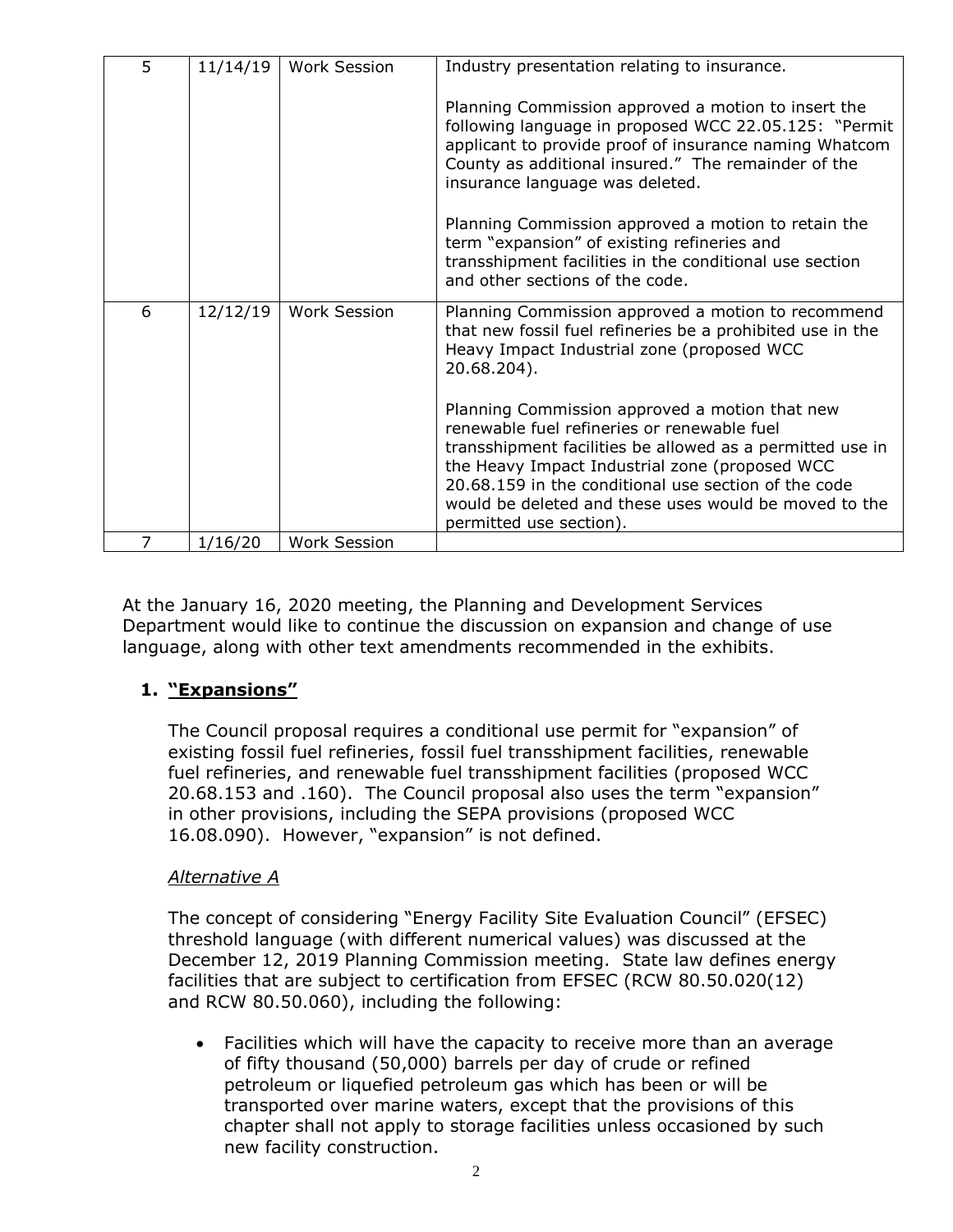Facilities capable of processing more than twenty-five thousand (25,000) barrels per day of petroleum or biofuel into refined products except where such biofuel production is undertaken at existing industrial facilities. [The [EFSEC website](https://www.efsec.wa.gov/about-efsec/certification-process) clarifies this threshold applies to any new refinery and any existing refinery that ". . . *increases* its processing of petroleum into refined product by more than 25,000 barrels per day. . ." (italics added for emphasis)].

Additionally, the State's SEPA Rules indicate:

For proposals to construct any new oil refinery, or an expansion of an existing refinery that shall increase capacity by ten thousand (10,000) barrels per day or more not under the jurisdiction of EFSEC, the lead agency shall be the department of ecology (WAC 197-11-938(10)).

For purposes of comparison, the Phillips 66 website indicates that the Ferndale Refinery has a "crude capacity" of 105,000 barrels per day and the BP website indicates that "Cherry Point can process approximately 250,000 barrels of crude oil per day on average."

After reviewing the above EFSEC and SEPA rules, staff has drafted language changes to proposed WCC 20.68.153 relating to when an "expansion" requires a conditional use permit, for consideration by the Planning Commission. Please note that the numbers in yellow are for illustrative purposes and may be modified by the Planning Commission.

.153 Expansion of existing legal fossil fuel refineries or expansion of existing legal fossil fuel transshipment facilities. $<sub>7</sub>$  For purposes of this</sub> section, an expansion is any fossil fuel refinery and/or transshipment facility development (including otherwise permitted or accessory uses), vested after the effective date of this ordinance, that meets any one of the following thresholds:

- Cumulatively increases its processing of fossil fuels into refined product by more than 10,000 barrels (or 420,000 gallons) per day; or
- Cumulatively increases the transshipment of fossil fuels into the facility by more than 10,000 barrels (or 420,000 gallons) per day; or
- Cumulatively increases the transshipment of unrefined fossil fuels from the facility by more than 10,000 barrels (or 420,000 gallons) per day; or
- **Cumulatively increases fossil fuel storage tank capacity of the facility** by more than  $50,000$  barrels (or  $2,100,000$  gallons).

Such expansions shall be subject to the conditional use criteria below:

(1) The conditional use permit approval criteria listed under WCC 20.84.220 are met;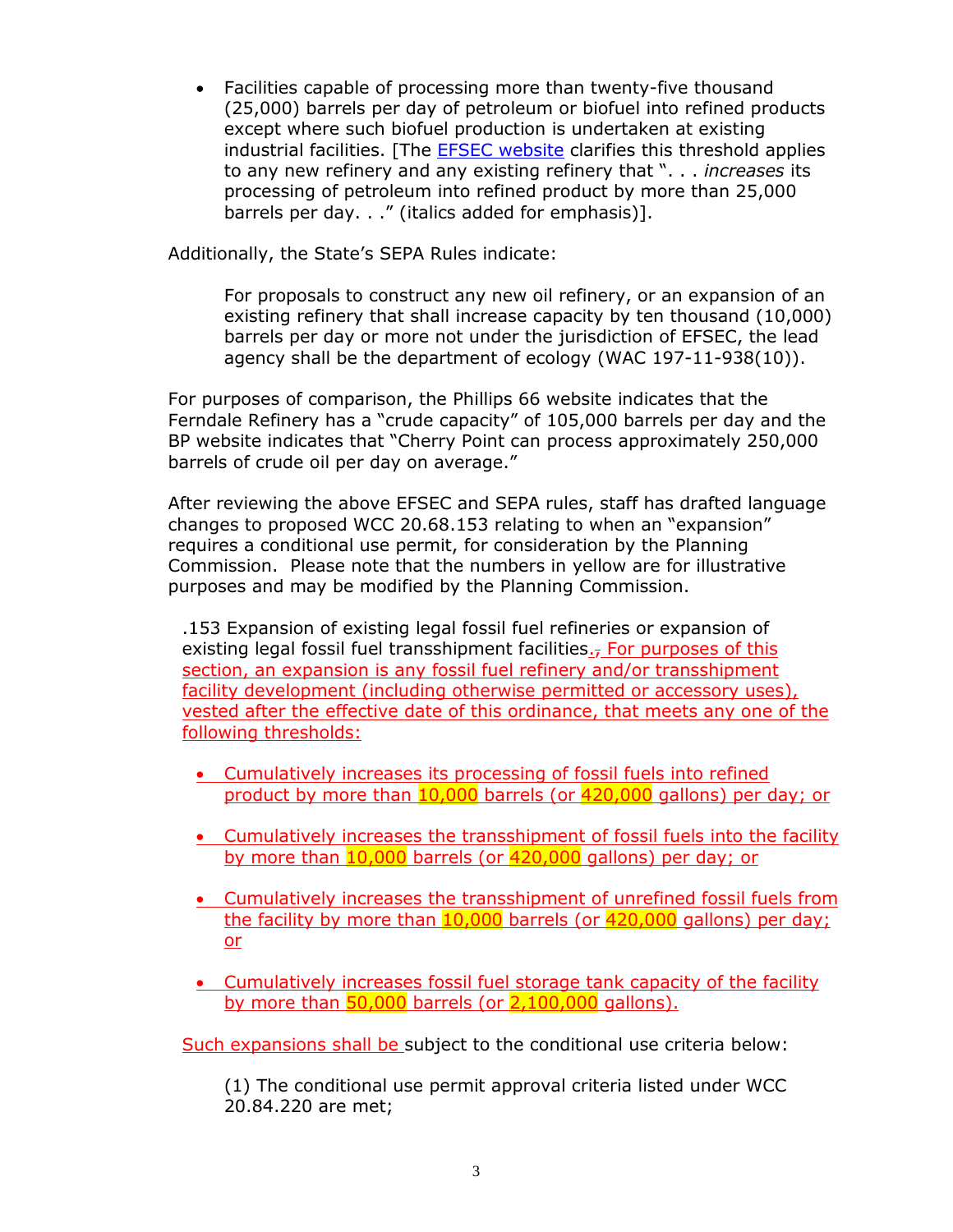(2) Within shorelines, if applicable, County approval shall be contingent upon approval of a shoreline permit;

(3) The applicant has documented to the satisfaction of the County decision maker all of the anticipated types and volumes of substances transferred in bulk at the facility. The permit shall be limited exclusively to those types and volumes of materials or products as documented and approved.

(4) Insurance requirements meet the provisions of WCC Section 22.05.125.

(5) Mitigation of transportation impacts consistent with Chapter 20.78 WCC, Transportation Concurrency Management, and Chapter 16.24 WCC, Commute Trip Reduction.

(6) Mitigation of impacts to other services including fire and emergency response capabilities, water supply and fire flow, to address risks created by expansions.

(7) Plans for stormwater and wastewater releases have been approved.

(8) Prior to commencement of any site preparation or construction activities, all necessary state leases shall be acquired for any piers or aquatic lands improvements, and it shall be demonstrated to the satisfaction of the zoning administrator that the project applicant has met any federal or state permit or consultation requirements, including properly addressing tribal treaty rights or the provisions of the Magnuson Amendment through state and federal permitting decisions; and

(9) Demonstration that the proposal will retain or add living-wage jobs or contribute to the Whatcom County economy.

This approach would provide numerical thresholds for increases in processing, transshipment, or storage activities that would trigger a conditional use permit (it would *not* prohibit these uses). It would provide opportunity for more public input through the conditional use permit process, which includes public notice and a public hearing before the Hearing Examiner. No further changes to the approval criteria for these conditional uses are proposed in 20.68.153.

The rationale for the numbers highlighted in yellow in proposed WCC 20.68.153 is shown below:

 The State Department of Ecology assumes lead agency status for SEPA for any expansion of an existing refinery that increases capacity by 10,000 barrels per day or more (WAC 197-11-938(10)). A barrel of petroleum or related product is 42 U.S. gallons (U.S. Energy Information Administration). Therefore, 10,000 barrels is equivalent to 420,000 gallons. Additionally, the EFSEC assumes jurisdiction for facilities that increase processing of petroleum into refined products by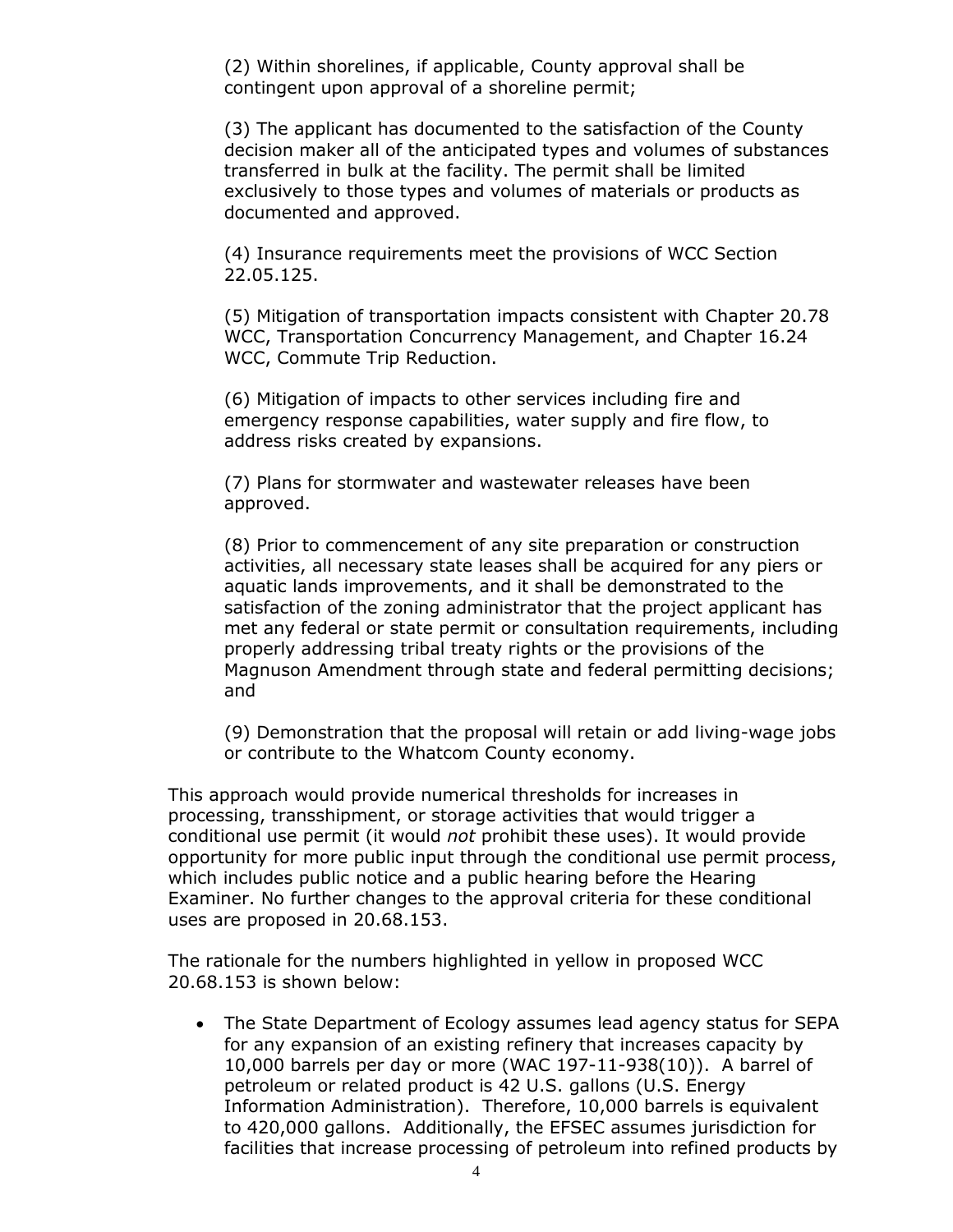more than 25,000 barrels per day. The 10,000 barrel threshold, which is almost half way to the EFSEC review threshold, is a reasonable place to start the discussion for requiring a County conditional use permit. It attempts to balance industry needs for operational flexibility with concerns about potentially significant increases or changes in refinery operations that have been expressed in many public comments. The proposed 10,000 barrel threshold triggering a conditional use permit would also apply to increases in transshipment activity.

 The example 50,000 barrel (2,100,000 gallon) storage tank expansion threshold for a conditional use permit would provide some ability for the refineries to add storage capacity as a permitted use, while requiring larger projects that increase the capacity to store hazardous liquids to obtain a conditional use permit. For comparison, the Phillips 66 Logistics Flexibility project proposes to construct two new oil storage tanks—one 80,000 barrel capacity and one 300,000 barrel capacity (SEPA file # 2019-00033). Under existing code, both tanks are outright permitted uses in the Heavy Impact Industrial zone, but would require a conditional use permit under the example approach described above.

Under this approach, the Planning and Development Services Department would have to evaluate every future permit application from the industry to determine whether the proposal would exceed any adopted thresholds, including uses identified as permitted or accessory uses in proposed WCC 20.68.068. We would do so by requiring the applicants to specifically address whether any of the thresholds would be exceeded by the proposal. If Planning and Development Services determined that the proposal was an outright permitted use—and did not meet the definition of an "expansion" conditions ensuring that those expansion thresholds would not be exceeded in the implementation of the project could be added to the permit.

The proposed conditional use threshold language addresses cumulative increases in processing, transshipment, and storage capacity. If adopted, this language would require the County to track and review all industry permits issued after the effective date of the final adopted ordinance to determine whether any individual future permit application, when looked at in combination with previous permits, would exceed the expansion thresholds described above.

Finally, we would note that the conditional use permit would be required for "development" that meets the above thresholds. "Development" is defined in WCC 20.97.099 as ". . . any activity that requires federal, state, or local approval for the use or modification of land or its resource. . ."

### *Alternative B*

Staff previously proposed an alternative that would specifically define the permitted uses in the Heavy Impact industrial zone (new WCC 20.68.068) to include the following: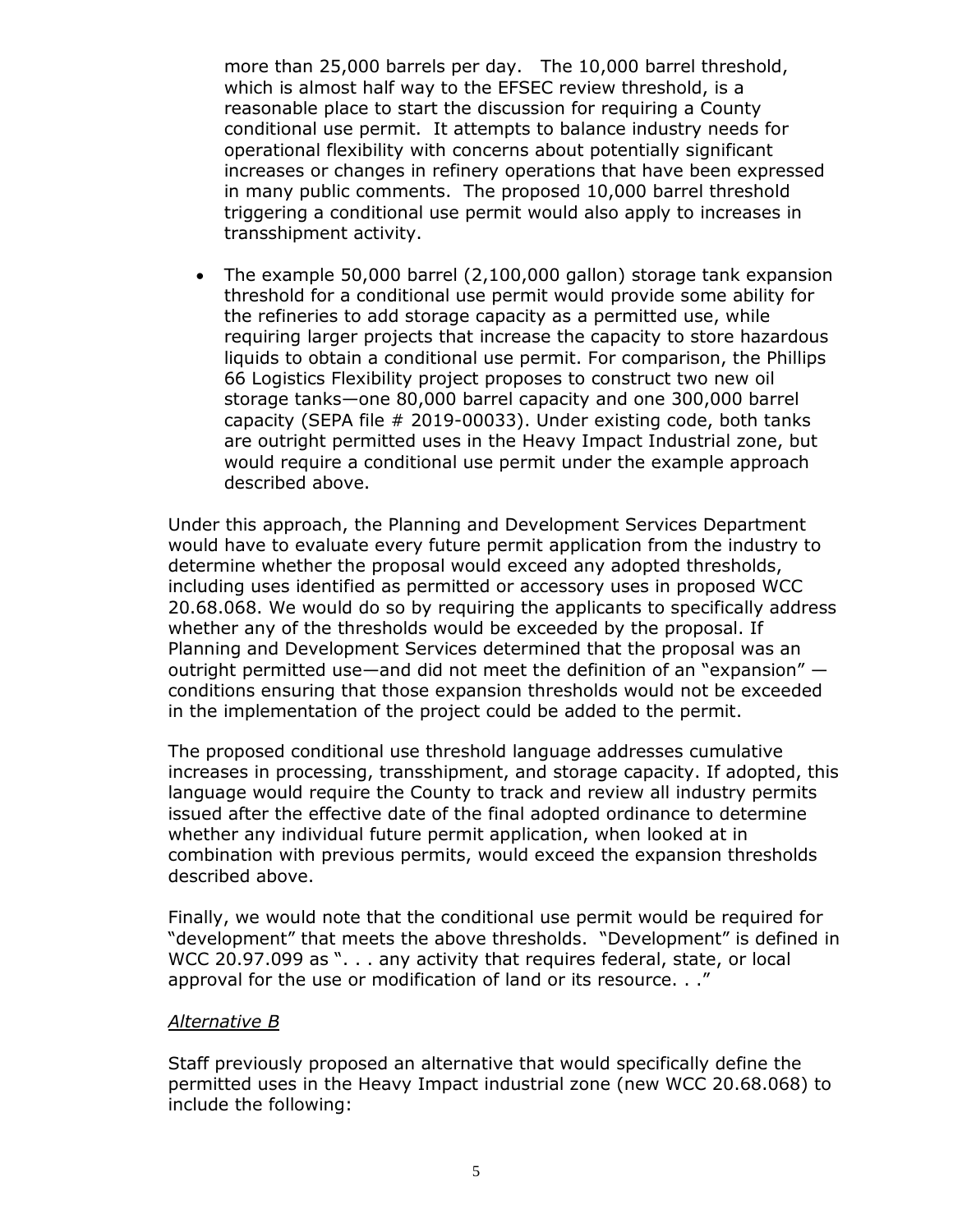- (1) Accessory buildings, structures, process piping, and booster pumps.
- (2) Office space.
- (3) Parking lots.
- (4) Radio communications facilities.
- (5) Security buildings, fire stations, and operation centers.
- (6) Storage buildings.
- (7) Routine maintenance and repair.
- (8) Environmental improvements and other projects, excluding storage tanks, that are required on the subject site by federal, state, regional, or local regulations.
- (9) Road projects and bridges.
- (10) Temporary trailers.
- (11) Heating and cooling systems.
- (12) Cable installation.
- (13) Information technology improvements.
- (14) Continuous emissions monitoring systems or analyzer shelters.
- (15) Wastewater and stormwater treatment facilities.
- (16) Replacement and upgrading of existing equipment.
- (17) Safety upgrades.
- (18) Storage tanks less than  $\frac{222}{18}$  gallons.
- (19) Other similar structures or activities.

The proposal would require a conditional use permit for "expansions" of refineries or transshipment facilities that are not covered in the list of permitted uses.

This alternative would allow routine maintenance and repair, replacement of existing equipment, safety upgrades, and other minor to mid-size projects as permitted outright uses. It would require a conditional use for more substantial projects, including tanks over a certain size (to be determined). From an administrative perspective, this alternative would provide relatively clear code language relating to whether proposed development is permitted outright or requires a conditional use permit.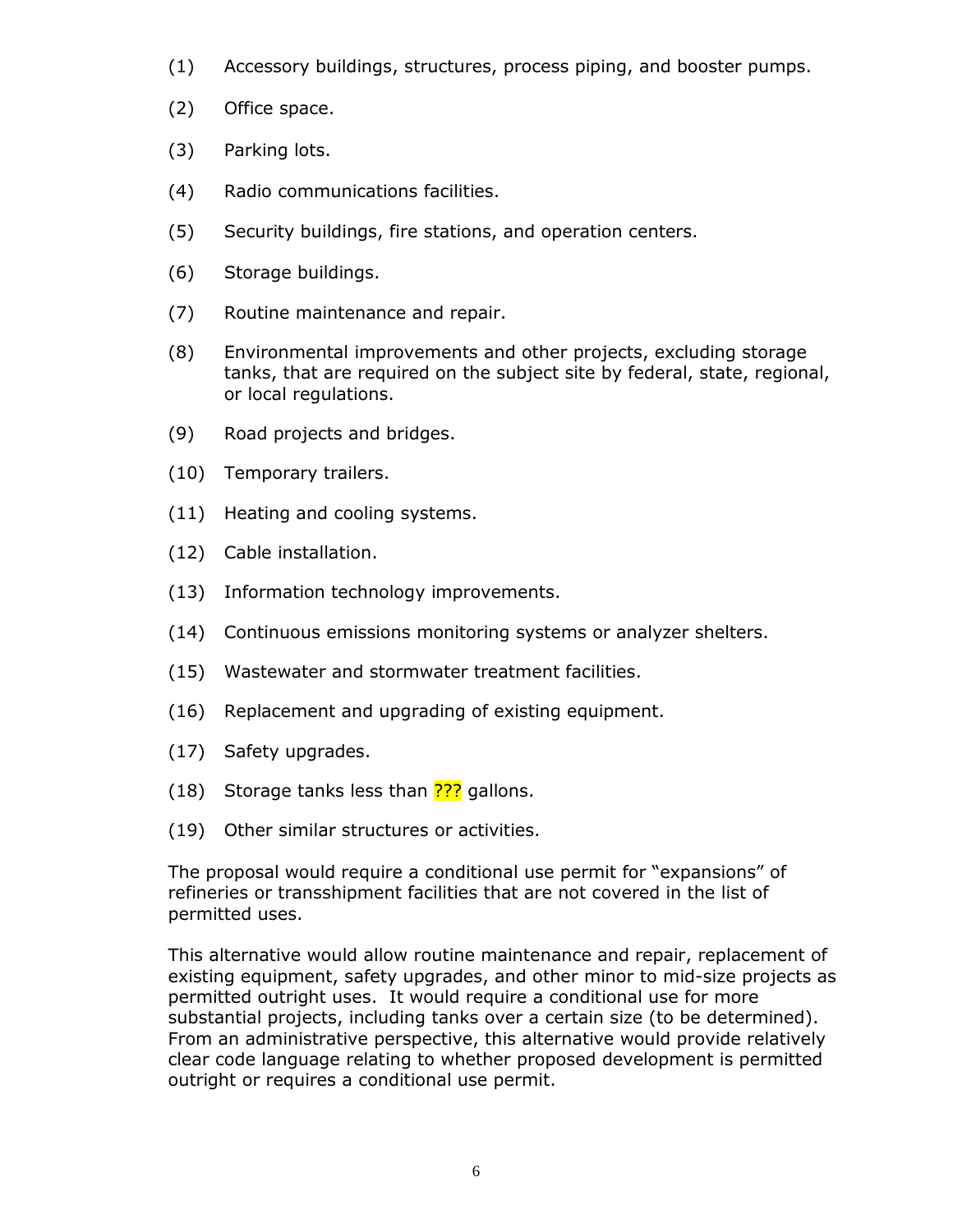### **2. Change of Use Provisions**

The Council proposal includes two new "Change of Use" provisions in the Cherry Point Industrial District, as follows:

# 20.74.110 Change of Use

A change of use occurs when the occupancy of a building or a site use changes from one use to another in whole or in part. A change of use permit is required to document a change of use, even where no alterations are planned or required by the code. This shall be processed as a Type I permit in Chapter 22.05 WCC. The new use shall ensure:

(1) Applicable building and construction codes are met per Title 15;

(2) Consistency with the requirements of the CP Industrial District, Chapter 20.74, and base zone; and

(3) Transportation concurrency requirements are met per Chapter 20.78.

### 20.74.115 Change of Use of Renewable Fuels Facilities.

A change of use of a Renewable Fuel Refinery or Renewable Fuel Transshipment Facilities to a fossil fuel facility inside the boundary of an existing legal fossil fuel refinery requires a conditional use permit subject to WCC 20.68.153. Other changes of use from Renewable Fuel Refinery or Renewable Fuel Transshipment Facilities to fossil fuel facilities are prohibited.

Some of the public comment letters have expressed concern about changing an existing transshipment facility associated with a refinery to a crude oil shipping facility. This concern has arisen because, in December 2015, the US Congress lifted a ban on exporting most crude oil. The export ban had been in place since 1975. In any event, there are several ways the zoning provisions of proposed WCC 20.74.110 could be interpreted for this scenario:

- It could be considered a "new fossil fuel transshipment facility" that is prohibited under proposed WCC 20.68.205.
- It could be considered an "expansion" of an existing transshipment facility that requires a conditional use permit under proposed WCC 20.68.153. A conditional use permit is a Type III permit that requires a hearing examiner decision with public notice and a public hearing (WCC 22.05.020).
- It could be simply considered a "change of use" that requires only a Type I permit, administratively approved by staff with no public notice or hearing (WCC 22.05.020).

The "change of use" zoning provisions would be unique to the Cherry Point area, as such provisions do not exist in other zoning districts. In other zoning districts, when a change of use is proposed, staff would review the zoning regulations to determine if the new use is a permitted use, an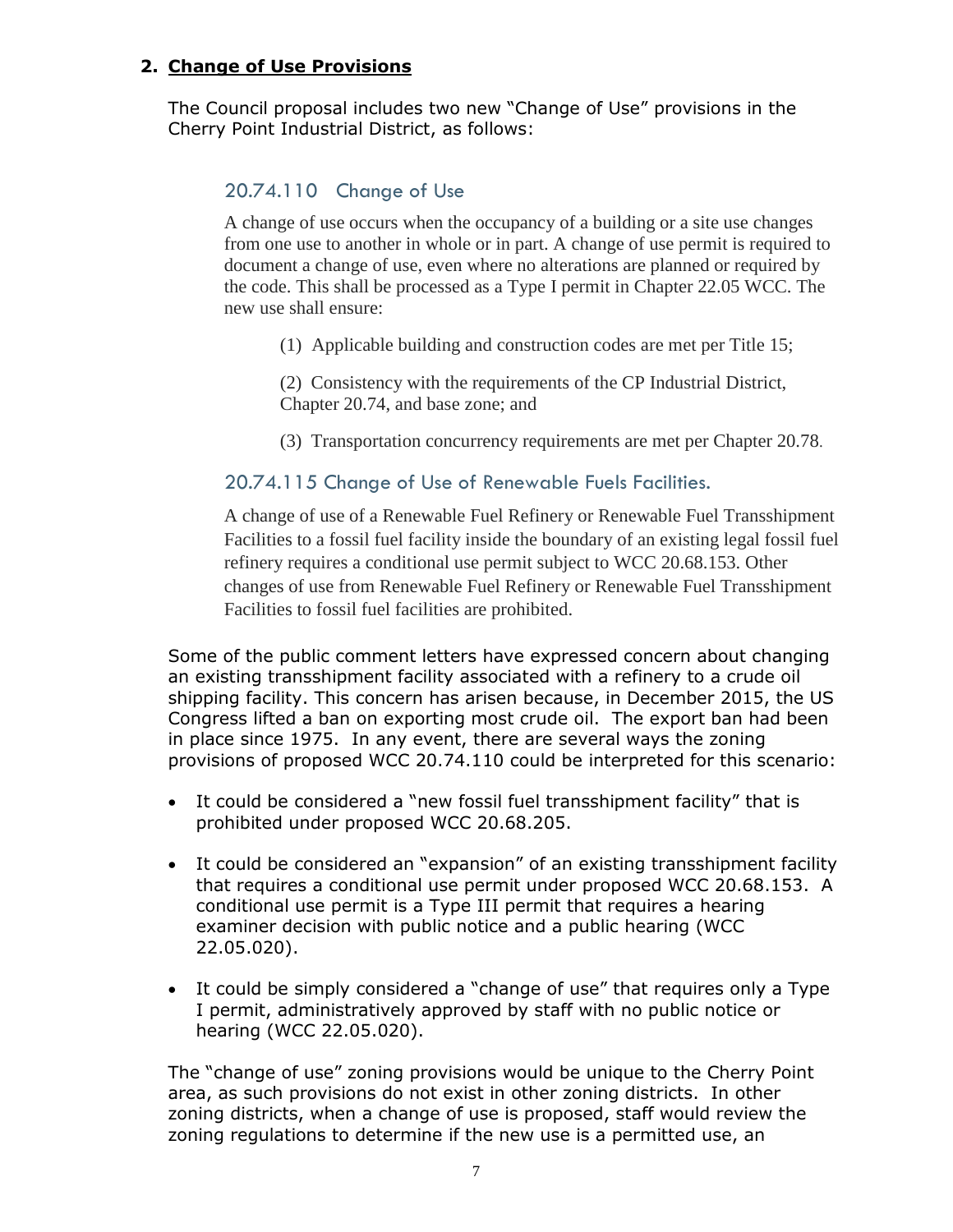accessory use, allowed as an administrative approval use, allowed with a conditional use permit, or prohibited. The proposed change of use provisions, as currently written, would create an added degree of uncertainty over how the regulations would be applied to the Cherry Point area.

Staff originally suggested modifying proposed WCC 20.74.110 as follows: ". . . A change of use permit is required to document a change of use, if no other County project permits are required . . " (Exhibit C, p. 26).

This modification would streamline the process and clarify that a Type I "change of use permit" would only be required if no other County permit is needed that documents the change of use. However, it still has the following challenges/issues:

- In a hypothetical example, if an existing refinery currently shipped out 2% of the crude oil it receives, would it be a change of use to increase this to 10%, 25%, or 51%?
- Would the County even be aware that such a transition is happening, if no construction permits were required?

### Alternatives

Staff believes that there are a couple ways to address the above challenges/issues.

If the Planning Commission recommends Alternative A for "Expansions," the proposed change of use provisions (WCC 20.74.110) may be unnecessary. This is because a conditional use permit would be triggered if processing, transshipment, or storage of petroleum exceeded certain thresholds.

If the Planning Commission does not recommend Alternative A for "Expansions," the complicated issues associated with changing an existing fossil fuel refinery/transshipment facility to an unrefined fossil fuel transshipment facility would remain. The Cascadia Law Group's *Reducing Impacts from Fossil Fuel Projects Report to the Whatcom County Council* (February 12, 2018) addresses change of use as follows:

Many jurisdictions' ordinances provide a process so that any proposed change of use or occupancy at existing facilities is reviewed for consistency with current codes and ordinances, for flagging needed discretionary land use permits, and for ensuring SEPA review where needed to address adverse environmental impacts. We recommend the County consider adopting a provision to allow a simple, ministerial planning staff approval of a change of occupancy or use where such new use remains consistent with current code provisions and is below SEPA review thresholds. This same provision should also create a clear obligation to review and properly address or mitigate impacts of change of occupancy or use that are above SEPA thresholds or otherwise require a discretionary review (p. 30, underlining added for emphasis).